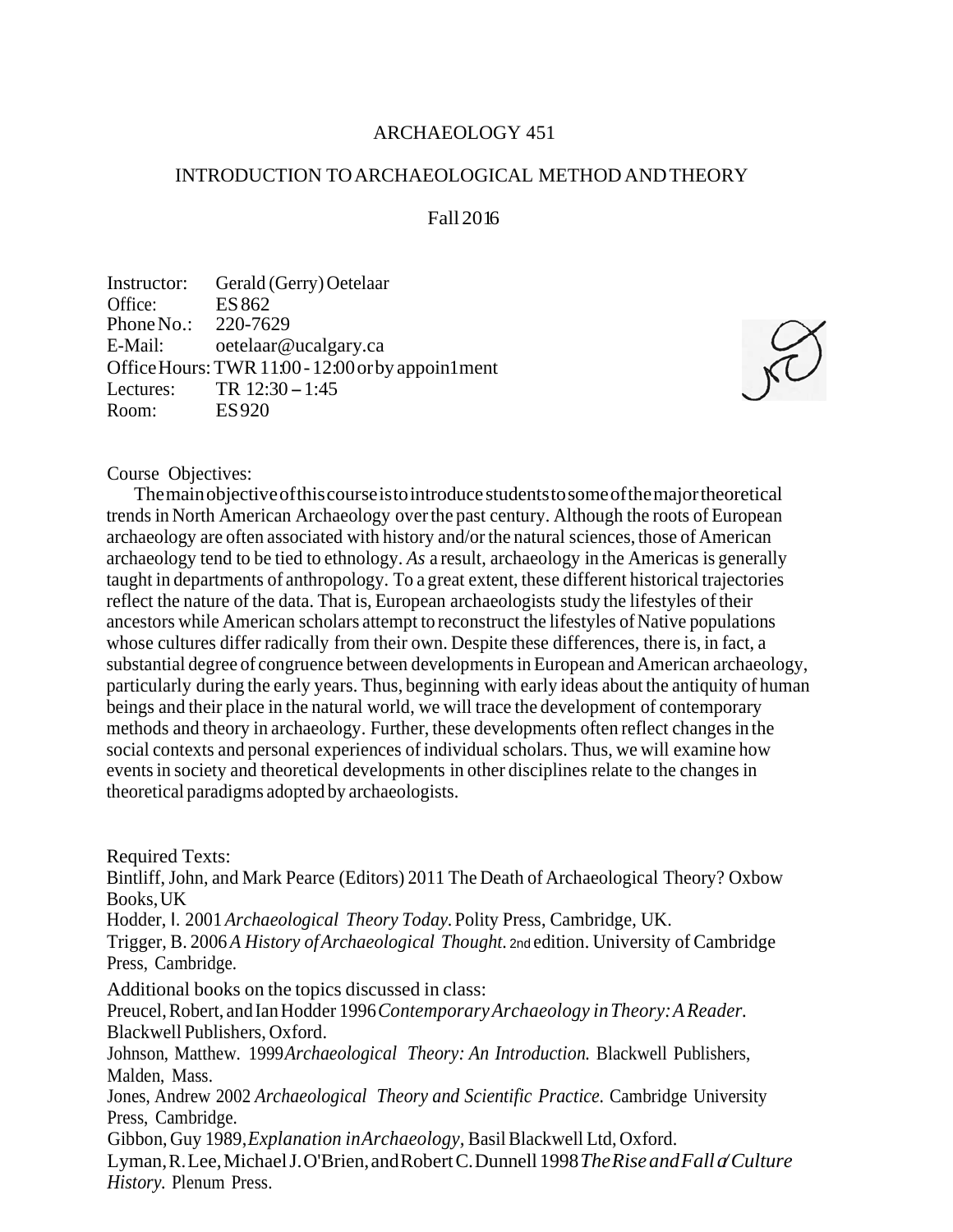Willey, GordonR., and Philip Phillips 1958*Method and Theory inAmerican Archaeology.* University of Chicago Press, Chicago. Willey, GordonR., and Jeremy A. Sabloff 1980*A History ofAmerican Archaeology,* Second Edition, Thames and Hudson Ltd., London.

## Class Mechanics:

There will be a mid-term exam worth 30% of the final grade on October 13, 2016. The scheduled finalexam, inturn, will be worth 40% of the final grade. In addition, students will be askedtosubmitashort(ca10-15pages)researchpaperdealingwithoneofthetheoretical perspectives presented in Hodder's book,*Archaeological Theory Today.*The paper must include a summary of the theoretical framework proposed by the author, a discussion of the historical roots for the theory, and a critique of the perspective presented in the paper. This paper will be worth 30% of your final grade. Topics must be approved by the instructor and students will be asked to submit a bibliography for their paper on orbefore October 27, 2016. This is to help ensurethateveryoneisontherighttrackindevelopingtheirpaper.ThepaperisdueNOLATER than December 9, 2016.

NOTE:Classmechanicswillbenegotiatedonthefirstdayofclassesandformatwillbeadjusted according to the preferences of students.

| Midterm        | October 13th    | 30% |
|----------------|-----------------|-----|
| Research Paper | Due: Dec 9th    | 30% |
| Final Exam     | TBA Registrar's | 40% |

Grade Scale: A + 95-100; A 90-95; A - 85-90; B + 80-85; B 75-80; B - 70-75; C + 65-70; C 60-65;  $C-55-60$ ; D $+50-55$ ; D $45-50$ ; F $<45$ 

## Seminar Schedule

Week 1: Early Approaches to Science and Archaeology Week 2: Classical Evolutionism - Week 3:Diffusionism Week 4: The Beginnings of Scientific Archaeology Week 5: Culture-History and Archaeology Week 6: Reading Week (February 16-23) No Classes! Week 7: Structural Functionalism Week 8: Neo-Evolutionism and the New Archaeology Week 9: Systems Theory and Evolutionary Ecology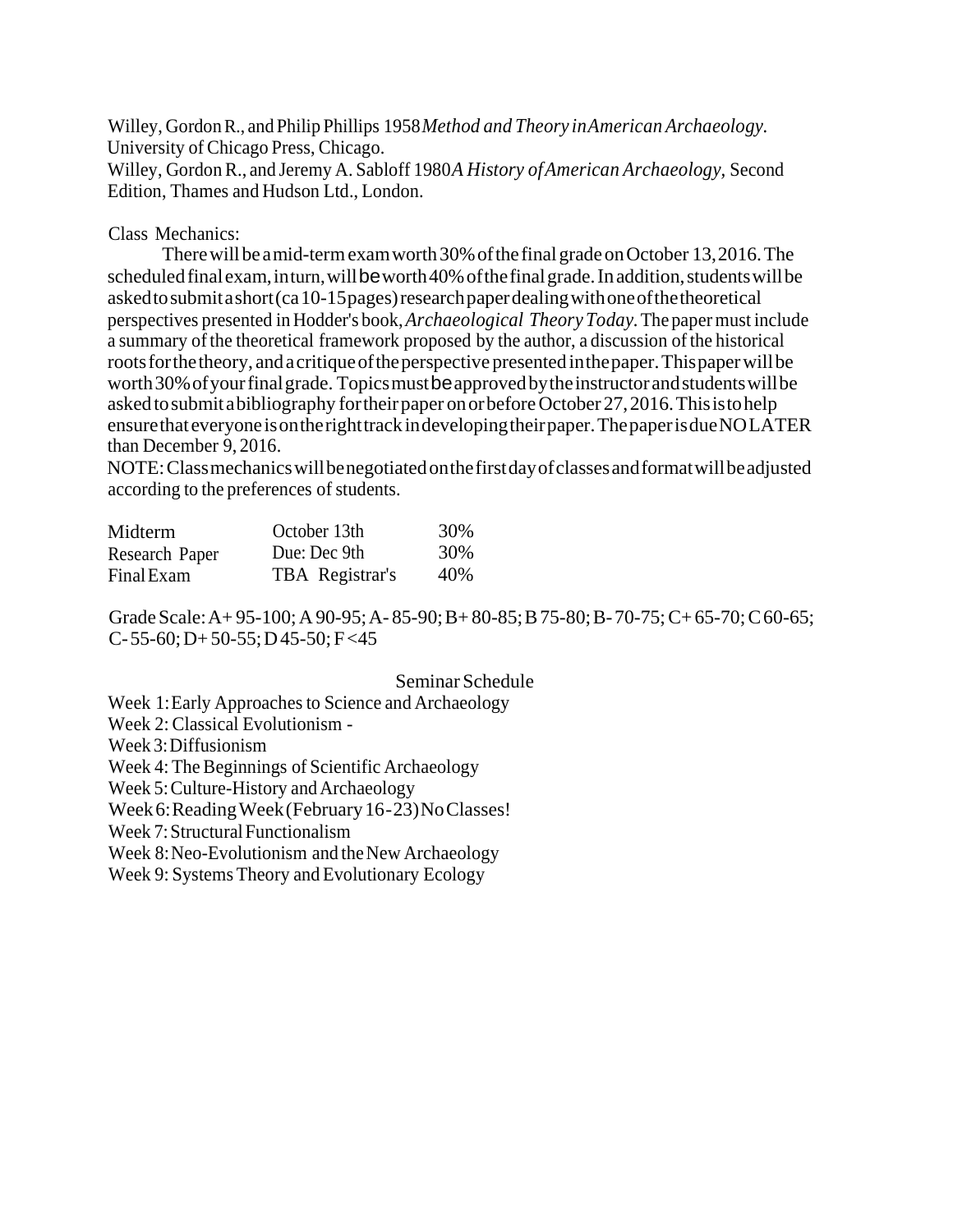Week 10:Criticisms of Processual Archaeology

Week 11:The Rise of Post-Processual Archaeology

Week 12:Post-Processual Approaches inArchaeology

Week 13:Criticisms of Post-Processual Archaeology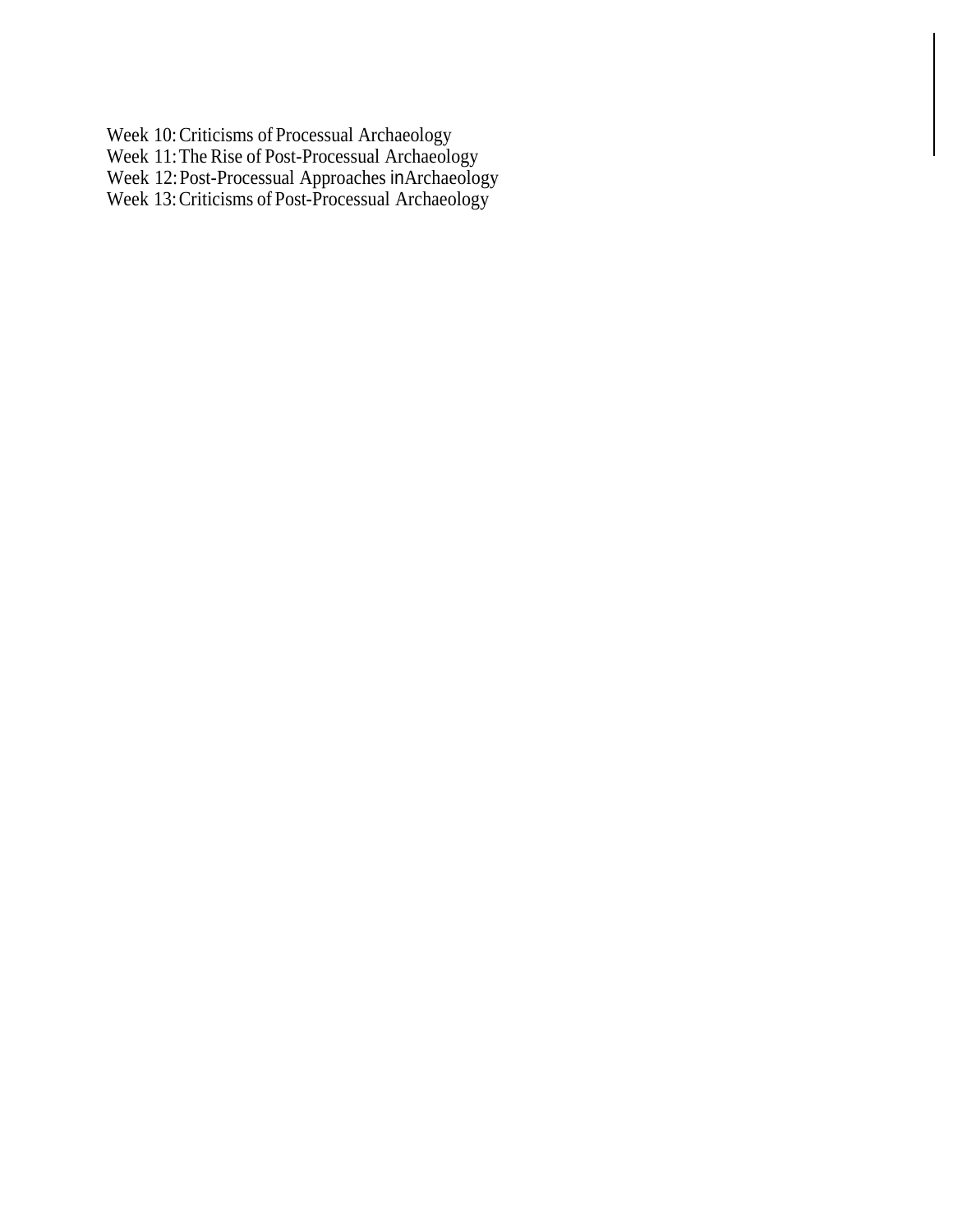# Writing Across the Curriculum

Writing skills are not exclusive to English courses and, in fact, should cross all disciplines. The University supports the belief that throughout their University careers, students should be taught how to write well so that when they graduate their writing abilities will be far above the minimal standards required at entrance. Consistent with this belief, students are expected to do a substantial amount of writing in their University courses and, where appropriate, instructors can and may use writing and the grading thereof as a factor in the evaluation of student work. The servicesprovided bytheWritingCentreintheEffectiveWritingOffice canbeutilizedbyall undergraduate and graduate students who feel they require further assistance. In this course, the final grade on your term papers is based on your ability to conduct research and to present the results of your research in a paper that is well organized and well-written. Accordingly, 25% of the grade is based on research or your ability to retrieve information on a topicusing library resources; 25% is based on originality or your ability to evaluate critically the material presented in these resources; 25% is based on your ability to introduce atopic, develop anargument andprovide concludingthoughtsontheissueaswellaspresentideasinparagraphs and 25% is based on your ability to present the ideas in sentences that are well written and to reference the work of others appropriately.

Academic Accommodations:

The academic accommodations policy can be found at

[http://wwwucalgary.ca/access/accommodations/policy.](http://wwwucalgary.ca/access/accommodations/policy)

It is the student's responsibility to request academic accommodations. If you are a student with a documented disability who may require academic accommodations and have not registered with Student Accessibility Services, please contact them at 403-220-6019. Students that have not registered with the SAS are not eligible for formal academic accommodations. More information about the academic accommodations can be found at [http://wwww.ucalgary.ca/access.](http://wwww.ucalgary.ca/access)

Freedom of Information and Protection of Privacy Act

TheUniversityofCalgaryiscommittedtoprotectingtheprivacyofindividualswhoworkand studyattheUniversityorwhootherwiseinteractwiththeUniversity inaccordancewiththe standardssetoutintheFreedomofInformationandProtectionofPrivacyAct.

Please refer to the following link for detailed information: <http://www.ucalgary.ca/secretariat/system/files/foip%20overview.pdf>

# INTELLECTUAL HONESTY GUIDELINES

Intellectual honesty isthe cornerstone ofthe development and acquisition of knowledge. Knowledge is cumulative and further advances are predicated on the contributions of others. In the normal course of scholarship, these contributions are apprehended, critically evaluated and utilized as a foundation for further inquiry. Intellectual honesty demands that the contribution of others be acknowledged. Essentially,plagiarismisaformofcheatingthatinvolvessubmittingorpresentingworkinacourseasifit were the student's own done expressly forthat particular course when, in fact, it isnot.Most commonly PLAGIARISM exists when:

- (a) the work submitted or presented was done, in whole or in part, by an individual other than the one submitting or presenting the work (thisincludes having another person impersonate the student or otherwise substituting the work of another for one's own in an examination or test)
- (b) parts of the work are taken from another source without references to the original author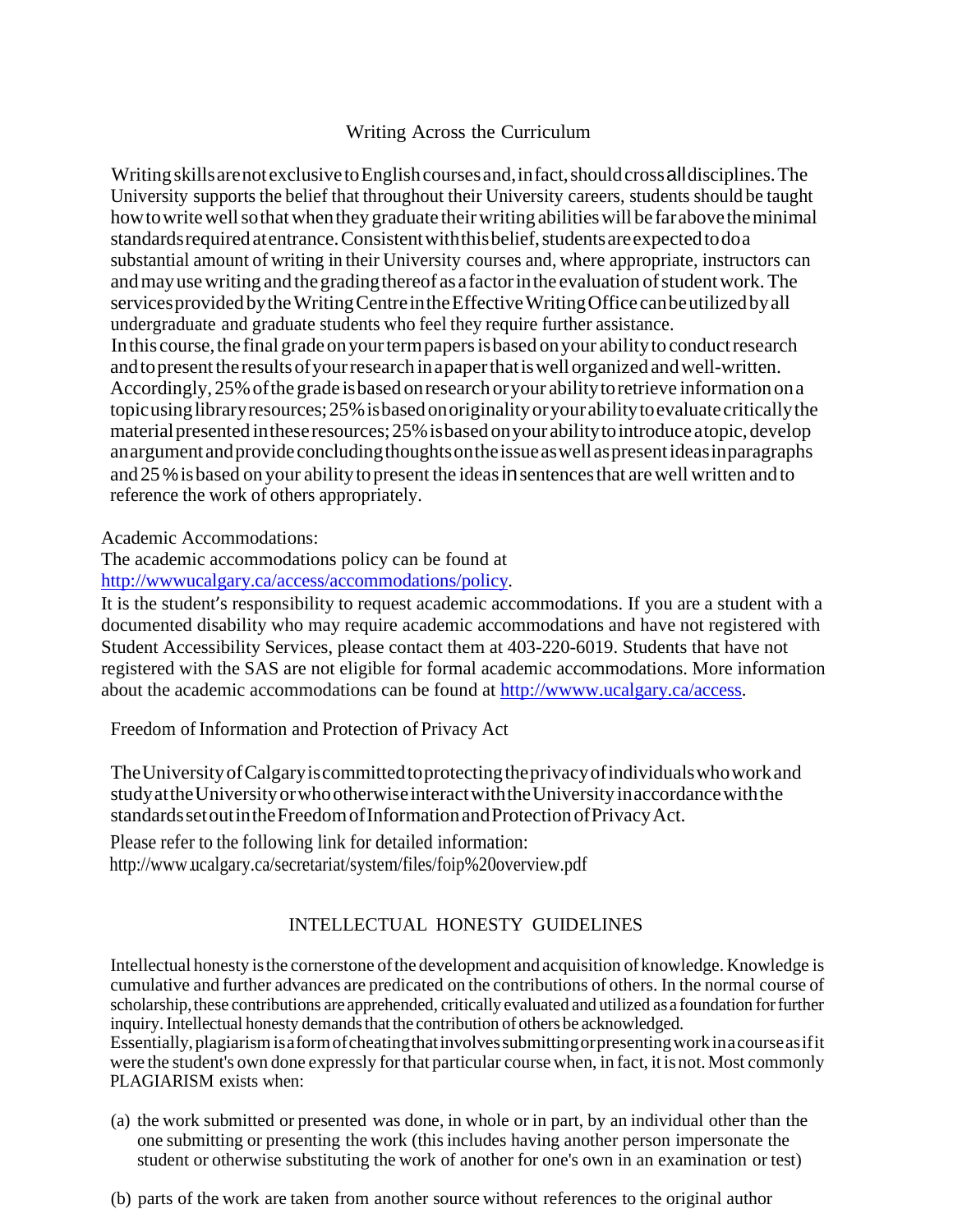- (c) the whole work is copied from another source and/or
- (d) a student submits or presents work in one course which has also been submitted in another course (even though it may be entirely the work of that student) without the express consent of the instructors of the courses concerned

While it is recognized that scholarly work often involves reference to the ideas, data and conclusions of other scholars, intellectual honesty requires that such references be explicitly and clearly noted. Plagiarism is an extremely serious academic offence.

The elementary rules of quotation and paraphrase are given below. There are further details and conventions of punctuation that you may need to look up in a manual of style, but observance of these rules should assure compliancewith contemporary standardsofintelJectual honesty.

1. *H* you use more than four words from any source, put them in quotation marks and identify the source with a reference

## **EXAMPLE**

It has been observed that 'many tribes are, in a sense, ethnographic fictions' (Leach 1954: 291).

2. Hyour direct quotation is more than three lines long, put it in block form, that is, left- and right-indented and single-spaced, without quotation marks and with a reference

#### EXAMPLE

Malinowski thought of tribes as social systems with well defined boundaries. This conception of tribe was later to be challenged by one of his students, who observed that: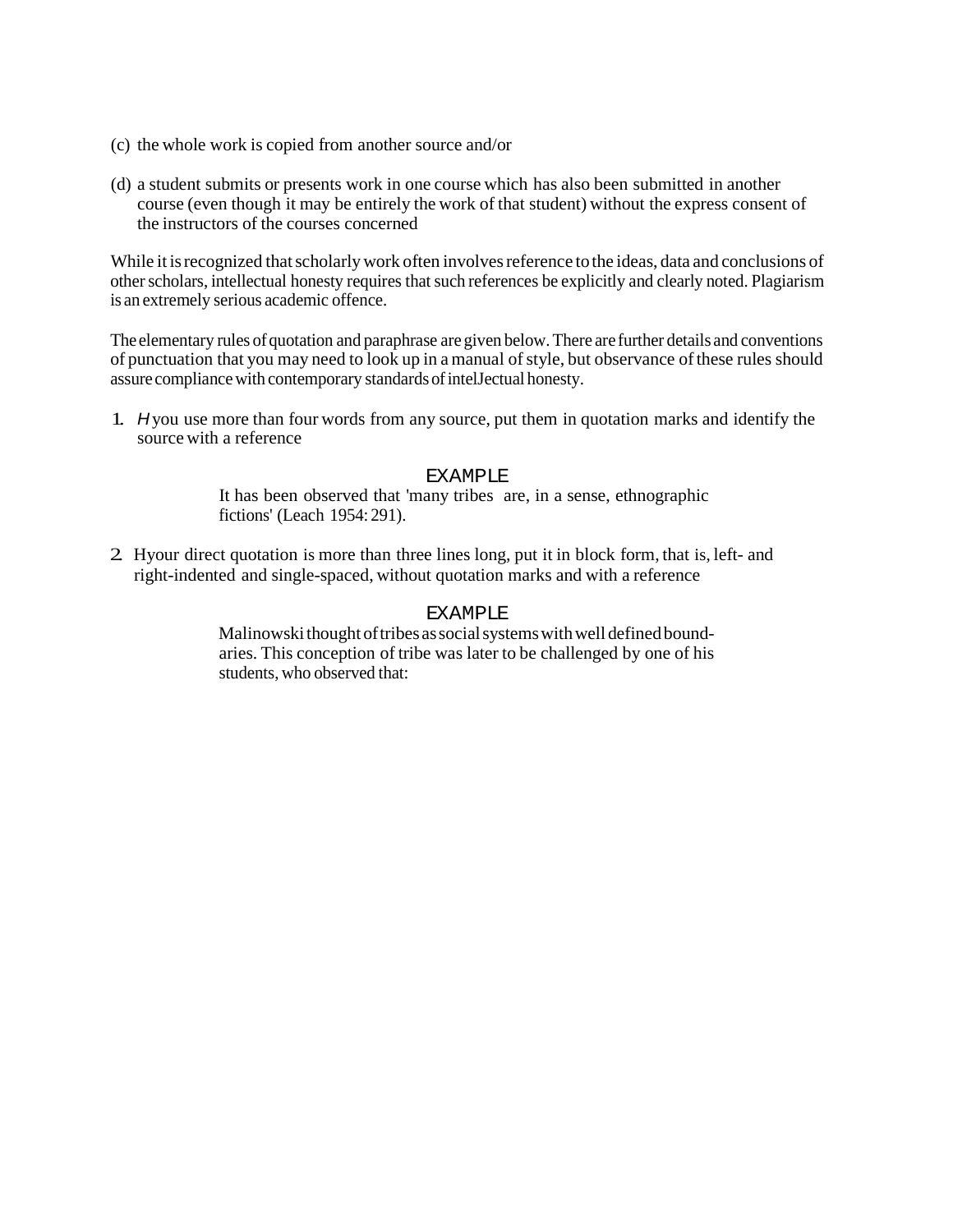the ethnographer has often only managed to discern the existence of 'a tribe' because he took it as axiomatic that this kind of cultural entity must exist (Leach 1954: 291).

3. To paraphrase the work of another meansto present the same train of thought and evidence, but rephrased into your own words. Whenever you do this, you must include a note or reference to the source. A common mistake is to break up an author's words, and rearrange them slightly, passing them off as your own.Thisiswrong, even ifyou include a note or reference to the source. To do this for more than a few words is to commit plagiarism

Below are three passages. The first is an excerpt from E. A. Leach, *Political systems of highland Burma.* The second is an improper paraphrase of the passage that would be considered plagiarism. The third is a proper paraphrase.

#### EXAMPLES

#### (1)

It is largely an academic fiction to suppose that in a 'normal' ethnographic situation one ordinarily finds distinct 'tribes' distributed on the map in orderly fashion with clear-cut boundaries between them. I agree of course that ethnographic monographs frequently suggest that this isthe case, but are the facts proved? My own view isthat the ethnographer has often only managed to discern the existence of 'a tribe' because he took it as axiomatic that this kind of cultural entity must exist. Many such tribes are, in a sense, ethnographic fictions (Leach 1954: 290-1). [SOURCE]

#### (2)

It is an academic misconception to think that in a typical ethnographic situation tribes with clear-cut boundaries can be found distributed in an orderly fashion on the map. Ethnographic monographs often imply that this is so, but what are the facts? The ethnographer is often able to find a 'tribe' only because she takes it for granted that this kind of group must exist. Many tribes are figments of the anthropologist's imagination. [PLAGIARISM]

### (3)

Ethnographic monographs often suggest that it is normally the case that there exist in the real world contiguous tribes with clearly discernible boundaries; however, it is Leach's view that such units are found only because the ethnographer has taken their existence for granted (Leach 1954: 290-1). [PROPER PARAPHRASE]

For detailed information on what constitutes academic misconduct, please refer to the following link:

<http://www.ucalgary.ca/pubs/calendar/current/k-2-l.html>

Emergency Evacuation Assembly Points

In the event of an emergency that requires evacuation, please refer to the following link to become familiarwiththeassemblypointsfortheclass: http://www.ucalgary. ca/emergencyplan/assemblypoints